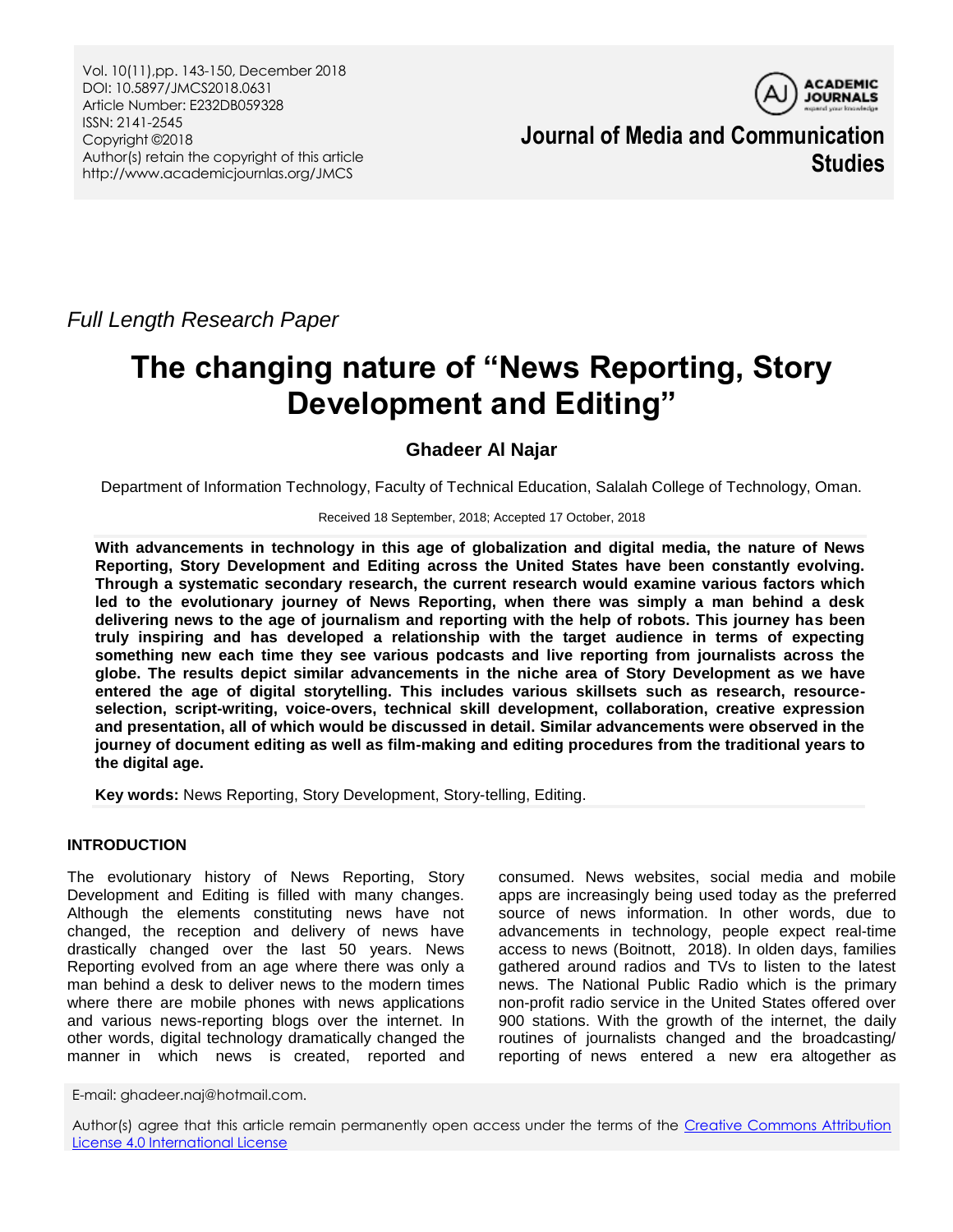it simultaneously changed the manner in which consumers expected to get real-time information. With the advancement in technology, as consumers shifted to new tools to gain access to news information, news reporters too switched over to various tools to gather and present news. For the same, social media platforms such as Facebook and Twitter are increasingly used by news reporters. Live Streaming Apps are now being used to disseminate information. This includes platforms such as Periscope and Ustream which allow access to live videos from users around the globe (Boitnott, 2018). Therefore, during emergency breaking news and weather conditions, live reporting can be executed for the people across the globe.

With emerging streaming services, it is also possible for a consumer to expect a personalized experience when gaining access to various news information and content online. The consumers can now talk about what they want and how they want it, providing them with a niche personalized version of News Reporting. With advancement in technology, it is now possible to learn about the target audience visiting the website and, therefore, only specific news information could be delivered across to them as per each individual"s interaction with the site. Therefore, News Reporting has entered the arena of personalization wherein news is delivered with content that is specific to each visitor"s interest. Consumers now expect personalized information delivered in a concise manner and therefore, it is much needed that the marketers and journalists connect well with the target audience (Boitnott, 2018). In today's times, News Reporting and journalism via robots is increasingly being observed.

With advancements in technology, the nature of Story Development and editing has also evolved. Story developers avail many opportunities to experiment with the advancing technologies and perform the relevant tasks of Story Development. We would hereby understand how with advancements in digital technologies, much changed with regards to Story Development and editing. The editor must have appropriate knowledge of the style of visual and sound effects to be used in presenting a film. Similarly, a story developer must be aware of the various concepts and technicalities used in presenting a story and should be well-versed with it. It is indeed a matter of fact that the digital age has affected, inspired and changed the manner in which stories are delivered across to the target audience. The storytellers continue to innovate and explore new opportunities, as well as develop digitally enabled relationships with the target audience.

With digital Story Development and editing, it is the perfect opportunity of engaging young people in media literacy and making them learn as to how media is influential in building our perceptions. Many approaches to Story Development have been captured such as the storyboard development which refers to an orderly presentation of drawings and photos to summarize an

event. Looking at these sequential photos, an individual can completely understand the story. This approach of storytelling and development is termed as story mapping (Ohler, 2005). The main storytellers of a film include the screenwriters, directors and the editors. With various editing techniques, the editor can work on a narrative or documentary to produce it as per his/her own will. Editing majorly determines the pace and structure of a film and is an essential component of efficient Story Development. Editing also determines the speed and sequence at which events in a film move along. Editors cut and paste material from different sources to depict a series of sequence and the illusion of unity in a film. In other words, the editor decides the duration of the shot, the events of the shot and the kind of edit between the shots.

The process of selecting and preparing written, visual, audible and film media to convey relevant information is termed as editing. It mostly involves correction, organization and various other modifications with the sole purpose of producing correct, accurate and consistent work to the target audience. The author starts with individual new idea for work and at a later stage collaborates with the editor once the work is created. The top editors in big publication houses are termed as the executive of the chief editors. They could serve various industries such as books, magazines, films and others. Editors help in presenting ideas in the most accurate and marketable manner with accompanied responsibilities. Copy editors help in correcting spelling and grammar and work on remarkable headlines and issues ensuring accurate data presentation at all times. They evaluate the entire structure of problems, organization, logical consistency and sentences/paragraphs that could be rewritten or condensed further. Copy editing also involves concepts of proofreading and formatting.

Through this paper, we aim to understand how the nature of News Reporting, Story Development and editing has evolved with advancements in digital technologies. The main research question of the study is whether or not there are significant milestones in the history of News Reporting, Story Development and Editing in the United States – enough to change their nature and functioning completely.

#### **RESEARCH METHODOLOGY**

Through systematic research methods of collecting secondary data, we hereby aim to critically appraise research studies depicting the advancements in the changing nature of News Reporting, Story Development and Editing across the United States. Research papers published from year 2010-2018 were mostly considered. These were searched by using databases such as ScienceDirect, PubMed, CINHAL and Elsevier. The keywords used for searching the articles were "News Reporting in the United States", "Story Development in the United States", "Editing and Film Making in the United States", "History of News Reporting in United States" and a few more. The research is designed to provide a complete summary of current evidence related to the addressed research question. Thereafter, the results were analysed and discussed with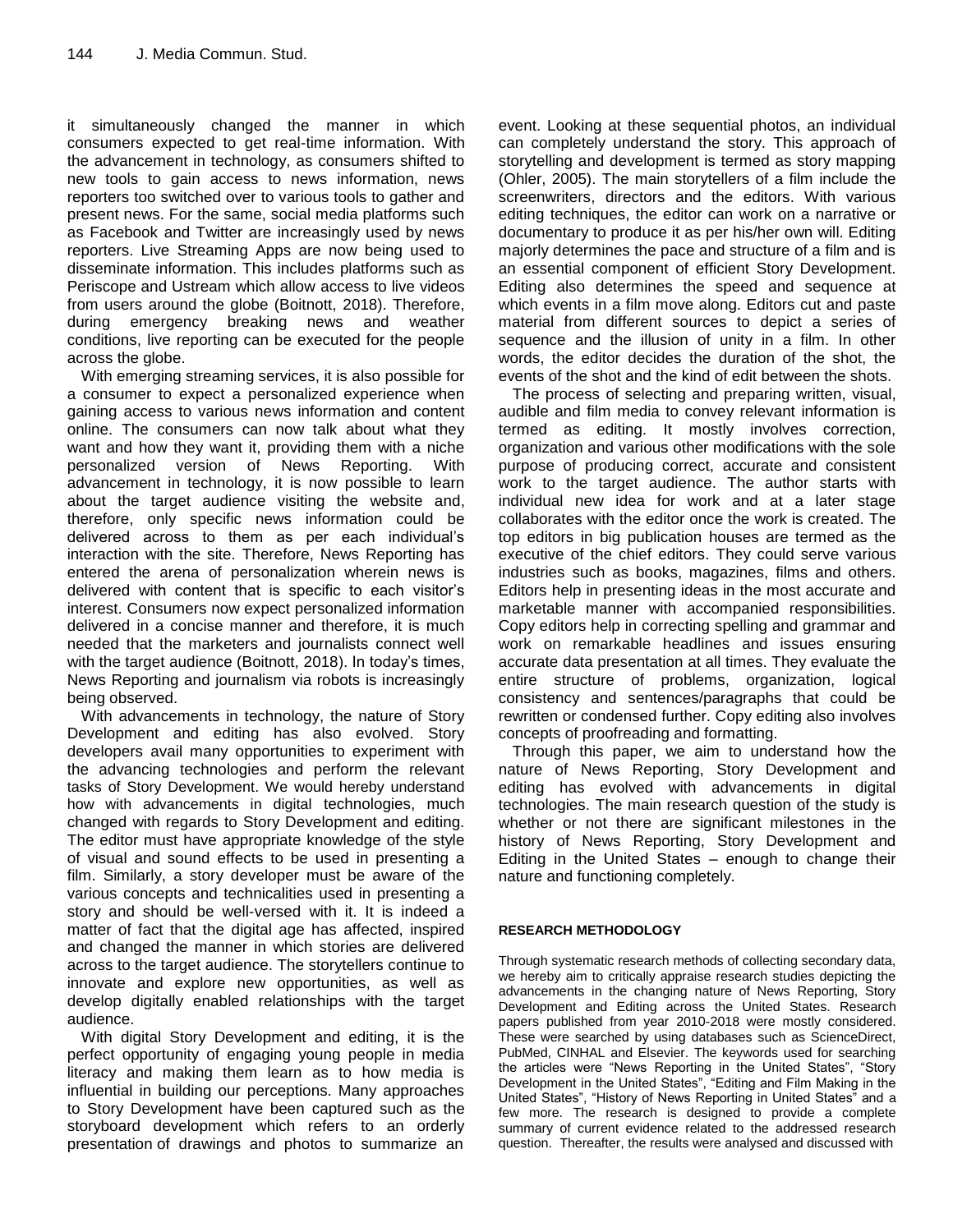specific emphasis to the factors that recently changed the nature of News Reporting, Story Development and Editing in the United States.

### **RESULTS AND DISCUSSION**

## **Changing nature of News Reporting**

In the 1960"s, News Reporting was most prevalent through newspapers and radio. These were the blackand-white days of television and due to the lack of portable equipments, News Reporting via TV could not compete with on-the-scene reporting of radio (Halbrooks, 2018). Also, during this time, the customary practice of News Reporting simply involved a newsman reading a script on the camera. However, the event of *Kennedy Assassination* changed the nature of News Reporting completely. This was when the media journalists made efforts to get live video and photos from Texas to be transmitted across to the country and the globe at large. After this tragedy, images and videos became the future of news broadcasting. As satellites were not launched, events such as parades and wars were captured by moving large trucks and cameras to the venue much ahead of time.

In the 1970s, the trend of teams working for News Reporting started rather than just a man presenting the news. Much expenditure was spent on logo design, news music, anchor desks and news promotion. Journalists and consultants were hired to conduct market research and surveys. During this time, videotape was replaced with film and live microwave trucks allowed "LIVE Reporting" from a scene that needed immediate attention of the nation. In the 1980s, it was understood that News Reporting is much beyond typical news, weather and sports. The trend of Health and Consumer Reporting was initiated to emphasize upon the importance of living health and give due importance to savings. Computers were introduced during this decade to many newsrooms which made the process of News Reporting much more organized and automated (Halbrooks, 2018).

In the 1990s, News Reporting occurred via news magazines. Few of the examples of famous news shows included *60 Minutes* and *ABC's 20/20*. Many controversial investigations were also carried out by the news magazines to become famous. Logos became bigger and bolder to gain more attention of viewers. These were the days when the Cable TV was launched giving the viewers an access to many programs other than newscasts. With a heart-throbbing 9/11 terrorist attack in 2001, the old fashioned reporting through market research and technology took a back seat (Halbrooks, 2018). The anchors made great efforts to continuously report the news related to the 9/11 terrorist attack and also tried to give reassurance to the viewers. The newsrooms also had to decide if they should report about rumours of further terrorist action or wait for factual details.

The decade of 2010 depicted many technological changes in the nature of News Reporting. TV newsrooms were providing news and information across a variety of platforms. These included websites, social media platform (Reddit, Twitter, Linkedin, Facebook, YouTube, Instagram) and much more. News became accessible on mobile phones and tablet computers. Therefore, we can say that traditional TV news changed itself to solid and accurate News Reporting that was influenced by many visual presentations, facts, outside sources and TV personalities. From 2010 onwards, the News Reporting landscape resorted to automated reporting wherein journalists and media practitioners try to gather information through various digital survey and analysis (Matsa and Lu, 2016). In other words, "Digital News" has become one of the most prominent news-platform across the world. Therefore, the youth today is more inclined towards turning on to the web for access to news, rather than switching on the television/radio or reading the newspaper. Many of the smart-phone users frequently get news alerts and prefer to read the relevant full stories or search online for more information. Therefore, we can say that that News Reporting evolved from the age of Newspapers and Radio to Local TV, Cable TV, News Websites, Social Media Platforms and News Apps on Mobile Phones (Gottfried and Shearer, 2016).

In the olden times, typewriters, newspaper clippings, messages at hotel reception desks and various other methods were used to gather information. However, with advancements in digital technology, wireless connectivity and smart-phones, it has now become possible to cover LIVE News Reporting and transmit it to the public within few minutes. Many communication tools are now used which have completely changed the nature of News Reporting. These included Digital Audio Recorders, Digital Cameras, Podcasts, Photoshop, Youtube, Mobile apps and Smart-phones. Increased connectivity was achieved through Cellular Telephone Networks, Email, Social Media, Wireless Internet and much more. The advanced research methods involved in News Reporting include Crowdsourcing, Global Village Journalism and Online Newspaper Archives. Various news companies such as BBC, Wall Street Journal and BuzzFeed are launching experimental platforms for reporting news through various Chat Apps such as Snapchat, Viber, Facebook Messenger and many more (Radcliffe, 2018). Chat Bots are being launched which include various interactive services such as quizzes in a fun and conversational style to deliver interesting news by engaging audiences in an innovative manner. In today"s highly automated times, robots are being extensively used for news related to business earnings and sport (Radcliffe, 2018). However, the use of robots in other fields of News Reporting is yet under investigation and research. It seems that the digital news revolution has just begun and there is a lot more to discover. Few other emerging technologies that are revolutionizing the News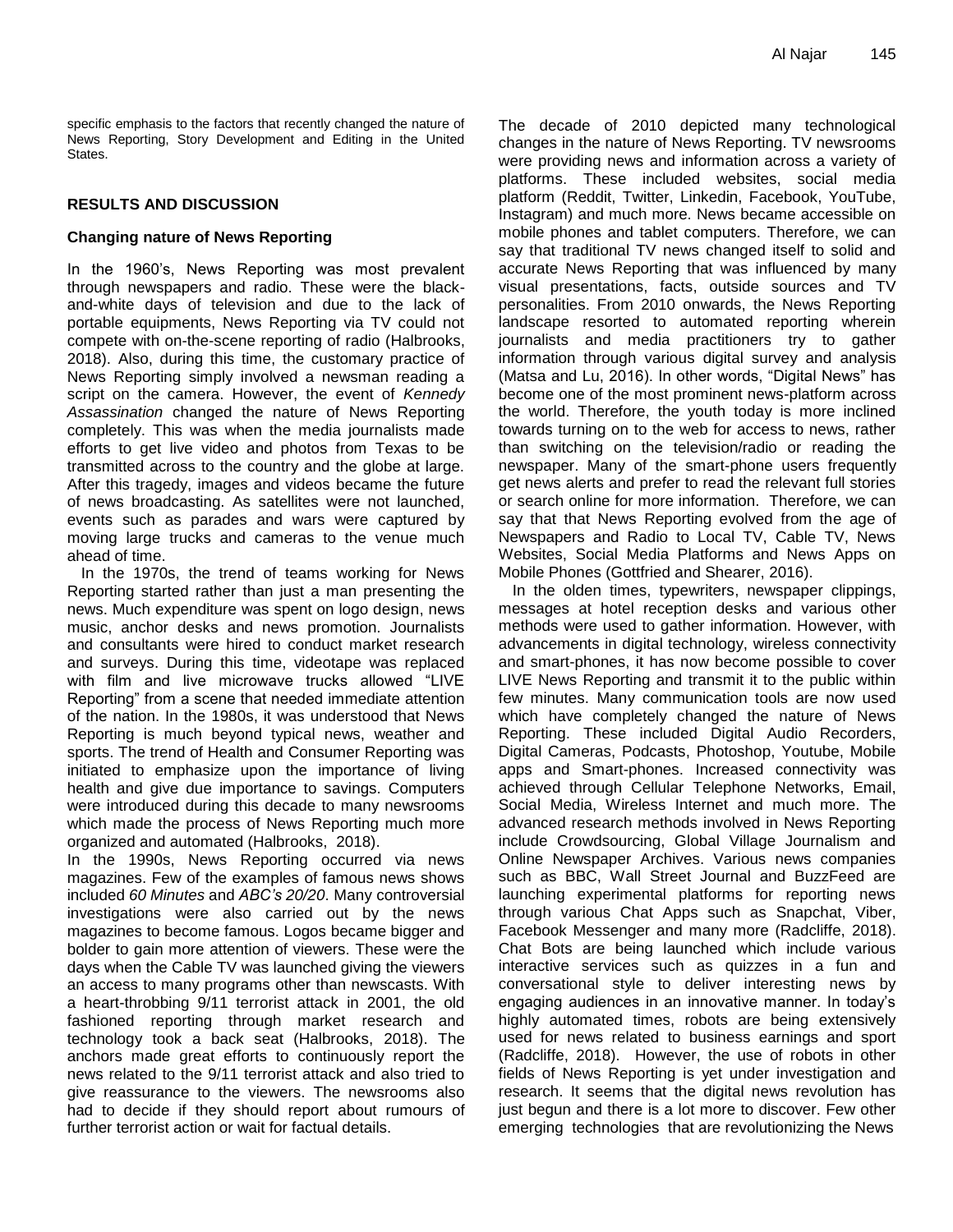**Table 1.** Evolution of Changing Nature of News Reporting in the United States.

| <b>Name</b>                                                 | <b>Means of distribution</b> | Main media type       | <b>Founded (Year)</b> |
|-------------------------------------------------------------|------------------------------|-----------------------|-----------------------|
| New York Times                                              | <b>Newspapers</b>            | News, Sports          | 1851                  |
| Los Angeles Times                                           | <b>Newspapers</b>            | <b>News</b>           | 1881                  |
| The Wall Street Journal                                     | <b>Newspapers</b>            | <b>News</b>           | 1889                  |
| <b>Washington Post</b>                                      | <b>Newspapers</b>            | <b>News</b>           | 1877                  |
| <b>Hollywood Reporter</b>                                   | Magazines                    | Hollywood film        | 1930                  |
| <b>Newsweek</b>                                             | Magazines                    | <b>News</b>           | 1933                  |
| Private Broadcasting -ABC/CBC/NBC-News                      | Television                   | <b>News</b>           | 1945                  |
| <b>CNN</b>                                                  | Television                   | <b>News</b>           | 1980                  |
| Fox News Channel                                            | Television                   | <b>News</b>           | 1996                  |
| <b>HuffPost</b>                                             | Online                       | <b>News</b>           | 2005                  |
| <b>TMZ</b>                                                  | Online                       | <b>Celebrity News</b> | 2005                  |
| Techmeme                                                    | Online                       | <b>Tech News</b>      | 2005                  |
| <b>Vice News</b>                                            | Online                       | <b>News</b>           | 2013                  |
| Many Other Online Sites such as Yahoo! News and Google News | Online                       | <b>News</b>           | 2005 onwards          |

Reporting industry are Virtual Reality (VR), Data Journalism and Visualization, Text-to-Video Creation, Live Video Platforms and others. All these advances in technology demonstrate that News Reporting is dramatically changing. It also refers to investigation of how news content could be improved and distribution processes can be increased.

Although news can be accessed in many different ways today, the majority of the professionally produced news journalism in the United States is primarily underwritten by the newspapers (Levy and Nielsen, 2010). The multimedia News Reporting organizations have started giving specific emphasis to interactive graphics, podcasts, video streaming and other similar advancements. Aggregators like Yahoo! News and Google News attract large number of visitors in the United States for News and other players such as Drudge Report and Huffington Post play significant roles too (chiefly in the U.S). Table 1 depicts how the nature of News Reporting changed in the United States with advancements in technologies. Today, there are thousands of newspapers, 26 local television stations and cable networks – MSNBC, Bravo and Syfy- throughout the United States.

### **Changing nature of Story Development**

It is important to know how the nature of Story Development changed with time and how it fits the new world of technology to explore opportunities. In this niche area, it is essential for the story developer to continue to risk, learn, adapt and move forward. This is how the film makers learn to tell worthwhile and deeper stories to their audiences, so as to understand the core of innovation. Today, with advancements in technology, story developers experiment in smaller ways in multi-platform projects to climb up the ladder of success (Higgs, 2014). They continuously work towards exploring new opportunities to innovate in the distribution arena, working in new partnerships. This further involves developing direct digitally-enabled relationships with the target audience (Higgs, 2014).

In the olden times, much importance was given precisely to content of the story. Late in the 1970s, there has been a significant wave of storytelling in the U.S. wherein stories were narrated in the form of oral traditional or "folk", music, dance and crafts. Today, with a broader network of enthusiasts, the professional storytellers use a variety of amateur and professional settings to depict their wonderful stories (Dt. Sobol, n.d). However, in today"s modern times, creativity and digital approach to Story Development is also given significant importance. Much psychological research is being done on how people depict greater understanding and attachment to the story worlds because of new stories working in their brain (Higgs, 2014). They have great abilities to understand them and project them into realistic outcomes of Story Development to target audience. Therefore, we can say that Story Development starts with a baseline story with great content and ideas. The filmmakers then partner with the best digital creative artists to reach out to target audience. The success of Story Development is measured qualitatively as well as quantitatively to understand how well it captures target audiences (Issa, 2015).

The nature of story developed has entered the age of "Digital-Storytelling" wherein people share aspects of their story through digital media production. This term describes the new practice by which people use various digital tools to develop and describe their own story. The media may include various film techniques of video and sound and other forms of non-physical media in the form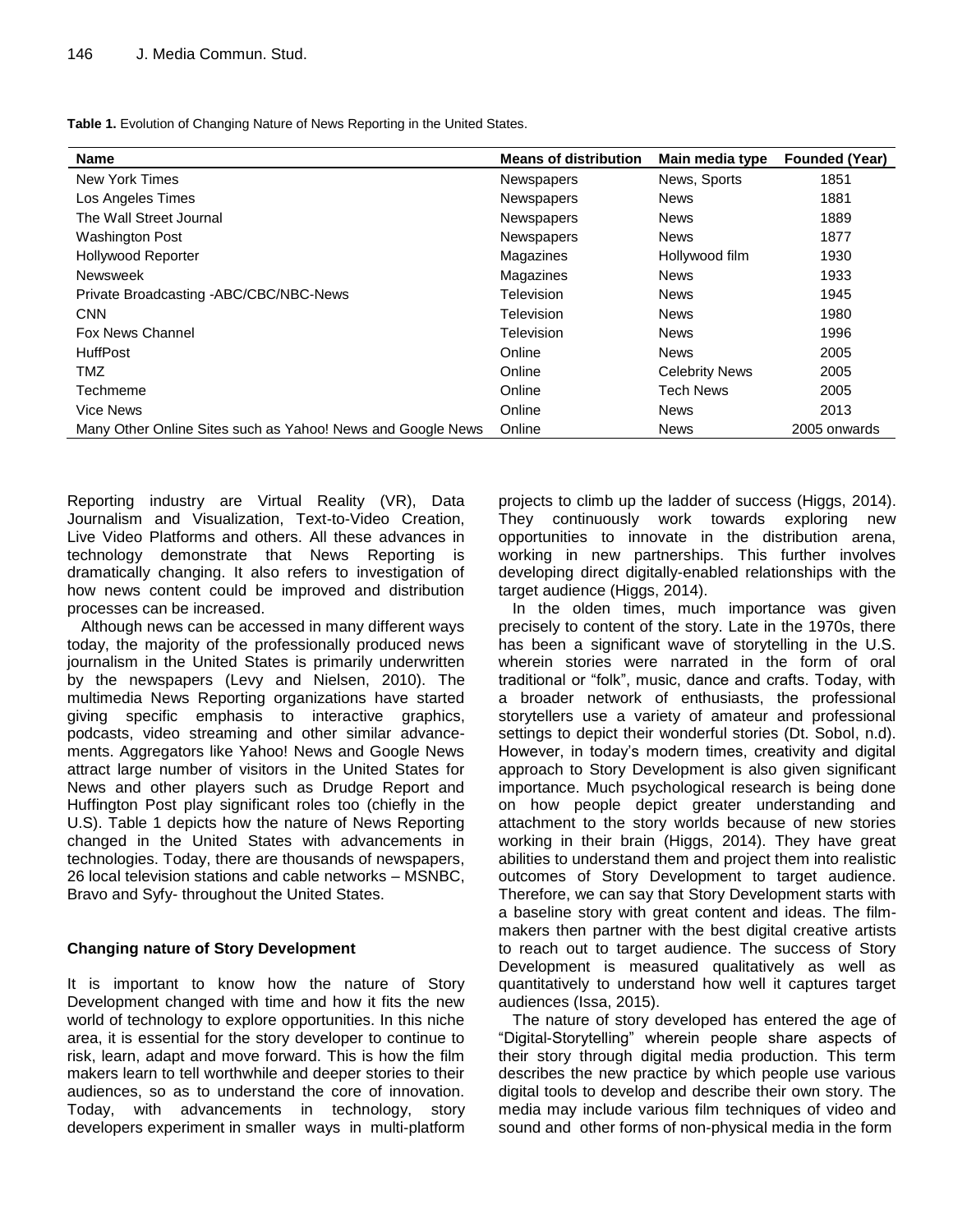| Year           | Form of Story Development                                        |  |
|----------------|------------------------------------------------------------------|--|
| 2004           | Blogs rule the web                                               |  |
| 2005           | Social Media (Facebook, YouTube, Linkedin, etc) gains importance |  |
| 2006           | The Social Media Release debuts                                  |  |
| 2007           | PR becomes important                                             |  |
| 2008           | SEO (Search Engine Optimization) gains importance                |  |
| 2009           | Two-way communications between company and customer              |  |
| 2010           | "New" Newsrooms Change the Conversation                          |  |
| 2011           | <b>Digital Presentations</b>                                     |  |
| 2012           | Content Management                                               |  |
| 2013           | <b>Visual Content</b>                                            |  |
| 2014           | Communicators Became Technologists                               |  |
| 2015           | Personalized Marketing                                           |  |
| 2016           | Influencer Marketing                                             |  |
| 2017and Beyond | Augmented Reality through reality apps and devices               |  |

**Table 2.** Forms of story development since 2004 to present (Allen, 2017).

of photographs, electronic files, paintings and much more – through which individuals can depict a story or present an idea in the form of story-telling. In today"s modern times, digital Story Development covers a range of digital narratives such as narrative computer games, hypertexts, interactive and web-based stories. The Story Development concept is also used for advertising and promotion and has been recently used for film-making too (Piccirillo, 2011). Story Development and story-telling involves the process by which people share various life stories with others. Various accessible media techniques are involved in this process which includes the use of various equipment such as digital cameras, digital voice recorders and various hardware and software. Various techniques of Story Development allow individuals to share their stories over the internet through YouTube, Podcasts and other electronic distribution systems (Hinton (n.d) and Mole, 2018).

Story Development can be considered as an extension of the ancient art of storytelling, adapted with the modern techniques of digitized images and sound. These modern techniques involve digitized forms of text, images, video, audio, social media elements and maps. The art of digital Story Development is also used in classrooms to integrate subject curriculum with various knowledge skills sets. In many schools of media and communication, students work individually or in collaboration to make their digital stories, which are then made available to the international audience depending on the purpose of the project of Story Development. These days, Story Development is reflected in the form of short media films that combines personal writing, music and photographic images (Table 2). Through technology, technical background is enabled to produce different works with combination of images and sound.

In today"s age of Story Development, there is a combination of still imagery, moving imagery, sound and

text. This enhances the experience of target audiences and provides a platform for further interaction and feedback. Digital Story Development has entered a new era supported by new media devices such as computers, digital cameras, recorders and software. Further, the stories created are shared through the internet, podcasts and other electronic media platforms. Various technical tools are used for story-telling and Story Development for creative expression. These include features such as edit video, add music, create title screens and various other transitions. Therefore, the features of Story Development are combined in a creative manner to give great emphasis to story, images, videos, narratives, sound effects and music. There are no set rules about a digital Story Development. As in any other story, it is important to keep the target audience in mind and make sure to convey across a profound, dramatic and interesting story. The art of traditional story-telling is no more followed and the idea of merging traditional story telling with various modern digital tools is becoming very popular. Today, anybody who possesses a computer can develop a digital story with a specific topic and a particular point of view. Various topics can be selected for content development of stories such as personal tales, historical events, search of life on other planets in the universe and exploring lifestyle in various communities and much more. Today, the art of Story Development is used for primary and secondary education by teachers, for higher education, for social services, healthcare, religious training, museums, libraries, businesses and much more.

The most important lesson to be learnt from the art of Story Development is to consider the target audience as the main hero. The story could create real life connections and needs physical element to make people feel enthusiastic about the subject and develop further interest in it. It is also important to engage visitors on a daily basis to tell them great stories on a digital platform.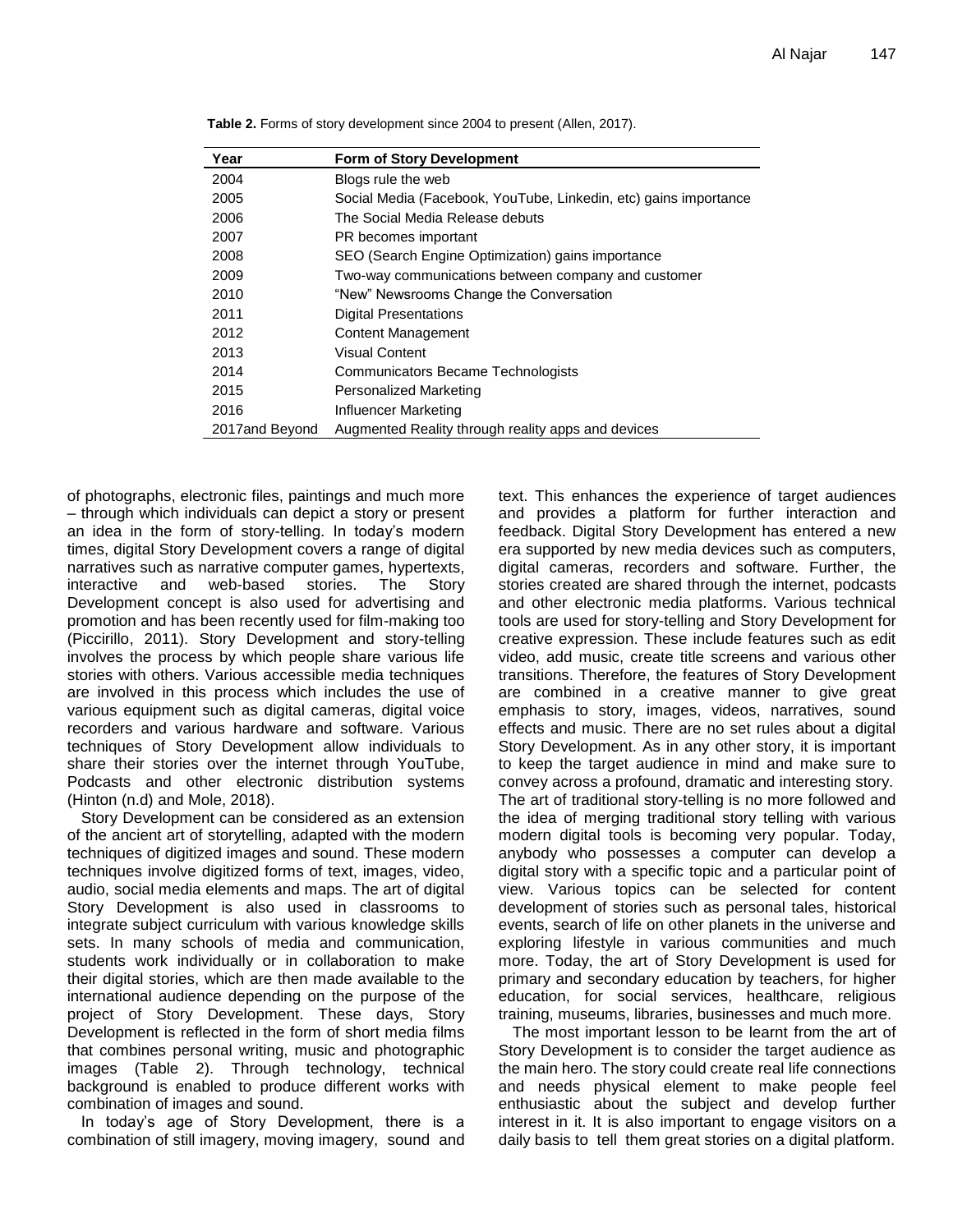It is essential to consider the narrative, creative and imaginative concepts of Story Development as and when required. When Story Development is used in education, students dissect films and content via digital as well as non-digital media platforms and learn the art of storytelling and the method of critical analysis of these forms. Through various multimedia assignments and group discussions, students learn the art of digital media production and prepare portfolio media projects. These include Story Development in the form of various podcasts, experimental films, narrative films and interactive games.

With the above discussion, we can say that digital Story Development empowers individuals to communicate confidently along with gaining new insights into technologies of editing and sharing stories. It becomes important to merge the concepts of content development with digital skills to make the most of the digital age of Story Development. Through digital Story Development, various skill sets are practiced by the story developers. These include the following (Saponaro, 2014):

a) Research: Story developers do extensive research on the selected topics of interest so as to reach the target audience.

b) Resource Selection: Story developers select the most appropriate content, images, video-clips and the best media for presentation.

c) Script-Writing: Story developers work on the script writing skill sets to improve them drastically.

d) Voice-overs: Story developers select the best voiceover for narration of the script which in turn adds authenticity to the videos.

e) Technical Skill Development: Story developers work much on their technical skills by spending many hours on editing videos, selecting the best image, adding voiceovers and much more. This in turn helps them to create the best videos that develop the interest of the target audience.

f) Collaboration: Story Development is a gradual learning process for all developers wherein they get the opportunity to practice various social skills. Various other skills also include content management and organization of new ideas from time to time.

g) Presentation: Story developers present their stories to the real target audience in various forms such as podcasts, films, e-portfolios and much more. All the aspects and parameters related to Story Development are exercised to the best of potential and capabilities.

h) Creativity Expression: As mentioned before, creative use of digital media is the most interesting aspect of Story Development in this era of advanced technology.

Through Story Development, it becomes possible to connect with people across generations as the interesting and enthusiastic presentations of stories are capable of driving attention of the target audience. The advertising and media industry is programmed in such a manner that

they can present compelling stories. The main purpose of Story Development is to influence the target audience for a specific purpose. Therefore, brands and publishers have now mastered the art of Story Development rather than creating simple advertisements. In other words, the role of brand and marketing team is changing with changing nature of Story Development. We can therefore say that the use of technology has modified the way we interact with others in the form of storytelling. Technology and digital media has truly contributed to the creation of motion pictures, photography, social media and other influential forms of communication (Yilmaz, and Cigerci, 2018). People are also resorting to social media platforms such as Twitter, Facebook and Instagram to express their thoughts in the form of stories. These platforms allow posting of statues, photos and videos depicting personal stories. Social media gives the power to story developers to express their personal opinions freely in the form of content and visual representations (Mendoza, 2015).

The American popular culture has entered a renaissance in storytelling with the popularity of radioshows and podcasts such as 'This American Life' and "Serial" – capturing the everyday stories of Americans. In the world of digital storytelling, there are organizations such as StoryCorps and StoryCenter who work towards capturing any stories in a digital format. The founder of StoryCenter, Joe Lambert says that 21<sup>st</sup> century precisely refers to digital storytelling. Also, in the  $21<sup>st</sup>$  century, one of the ways of creating stories is "remixing" which involves connecting different forms of media to narrate a story (Huff, 2017). As mentioned before, today, storytelling in America is being carried forth on Twitter, Instagram, Snapchat and Youtube. The stories produced via the channel of digital Story Development have good editing and pacing, good voice-overs, a compelling theme and visual artistry. Many story developers also use a software called iMovie to create media libraries on their devices (Huff, 2017). These include images, voiceovers and various sound tracks. In other words, digital Story Development allows developers who have difficulty with writing to communicate their stories in a very different manner. Being familiar with the related technical software is the biggest challenge faced by story developers today. Digital storytelling is being adapted for a variety of purposes in the United States as a way of communication in the digital world. It is looked upon as a great channel to listen to story of others, understand one another, learn about ourselves and also understand the world in which we live (Huff, 2017).

# **Changing nature of Editing**

Traditionally, in the U.S., copy editing mostly referred to working on simple grammar, spelling and punctuations. However, today, the concept of technical editing has changed the nature of editing industry. This involve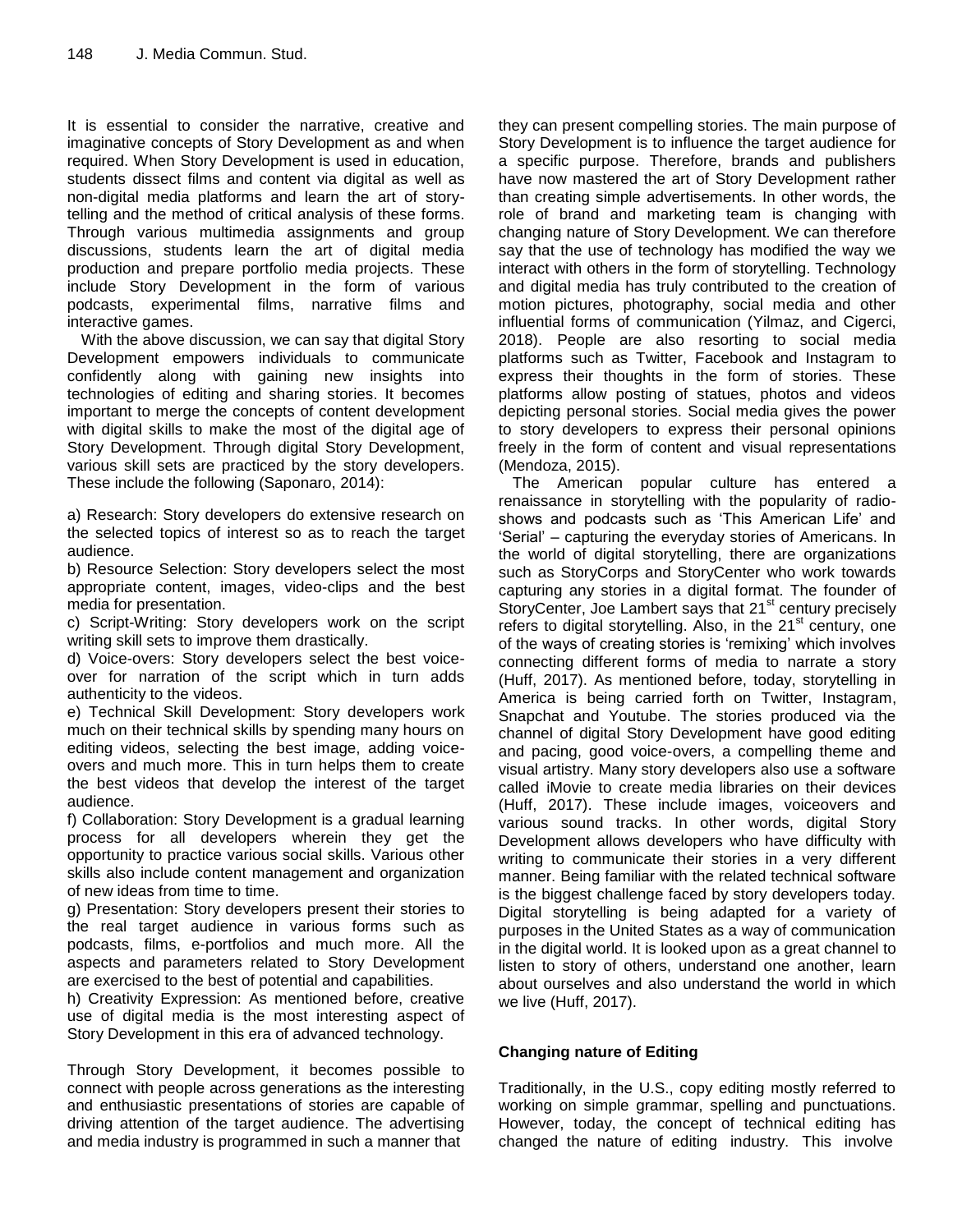working on grammar, poorly structured sentences, working on headings/subheadings, content, index, technical disambiguation, inconsistency in tables and figures and much more. Through these concepts, the editor gains a competitive edge over others for a particular product, service or technology. Different services are given by editors which include proofreading, copy-editing, online editing, search-engine-optimization (SEO) and much more. With regards to film-making, the technical part of the post-production process is termed as film editing. In other words, the action of selecting different scenes and then arranging them together to form a movie is termed as editing (Kendall, 2018). In this process, editors create various sequences of different shots to complete a motion picture. Today, this process involves the use of digital technology which is much more advanced as compared to the traditional process used in olden days (Kendall, 2018). The film editor works on raw footage and sequences and by using specific tools and techniques converts them into motion pictures. This field (film editing) is also referred to as the invisible art. In today"s modern world of editing, the film maker works on layers of images, story, music, dialogue and performances of actors to craft them into a series of sequential events arranged together in the form of a film. The elements that together constitute a film are replaced with final elements of sound, music and visual effects to complete the picture.

In the early times, films were short films that were long and static. Motion was the most important element used to amuse the target audience. The concept of storytelling and editing did not exist at that time as there generally was not any story. Simple movement such as recording people walking across a street was enough to amaze the audience with the technology. In the late 1890"s, a device combining camera and projector was introduced which was termed as the 'Cinematographe'. It was a compact device and light in weight. Later, the concept of "Continuity Editing" was developed which was a style followed in the early European and American movie business (Kendall, 2018). This form of editing style constructed a continuous or advanced flow of action and emotions in film-making. Thereafter, the concept of "Montage Editing" came into picture which involved many short shots edited together to form a narrative sequence. Various technical concepts were drawn in this form of editing such as Invisible Editing, the 180 Degree Rule, Short Reverse Shot, Cuts on action and much more (Kendall, 2018). This was followed on by technical processes of sound editing. All these processes relate to the times when the concept of editing was done by physically cutting and pasting together pieces of the film together. This process was however time consuming and involved much expenditure. Later, the flatbed editing machines were discovered. These became the standard equipment for film editing and production. Today, most films are edited digitally on systems such as Avid, Final Cut Pro and Premiere Pro.

The post-production editing in film making has three phases: editor"s cut, director"s cut and the final cut, which constitute complete presentation. Moreover, these involve the use of expensive machines such as video editors and the use of video editing software. Film editing includes trimming/cutting segments, sequencing of clips and adding transitions and special effects. In the digital age, film editing could also be categorized further into linear video editing, non-linear video editing, offline editing, online editing and vision mixing, with each of them explained below:

Linear Video Editing: is the term used when editing is done in a very linear way. Various video clips are recorded in a single tape in precise order of their sequential appearance.

Non-Linear Video Editing (NLE): This type of editing is done using specialized software and various programs such as Avid, Final Cut Pro and others.

Offline Editing: Here, the raw footage is copied from a particular source. Once the editing is done, original content is then re-assembled.

Online Editing: Here, the re-assembling of an offline video is done up-to the final stage of a video production.

Vision Mixing: This is mostly done within the environment of live television and real-time media.

To summarize, with the invention of computers, digital editing and real-time editing became much more prevalent (Aigrain and Joly, 1994). Digital editing is much faster and efficient than the traditional methods of editing. Digital clips are attached to a computer software which can be manipulated, cut and arranged in a sequence with additional visual and sound effects. Earlier, editing software was capable only of the basic sound and video editing. In the modern times, such software are capable of accomplishing amazing tasks such as footage enhancing effects, motion-tracking, CGI, Chroma keying and plenty more (Ross, 2018). Therefore, film editing has progressed from cutting and sticking pieces of negatives to the digital era of film editing technology. Today, the production of a film cannot be completed without editing. Editing has further been branched into storyline editing, visual animation, sound editing and many more categories (Ross, 2018).

### **Conclusion**

The nature of News Reporting has evolved from Newspapers and Radio to the age of 24-h news cycle. Therefore, many trends are changing the way people access and interact with news media. These trends are accelerating at such as pace that it has become difficult for journalists to keep up with the pace. We have well